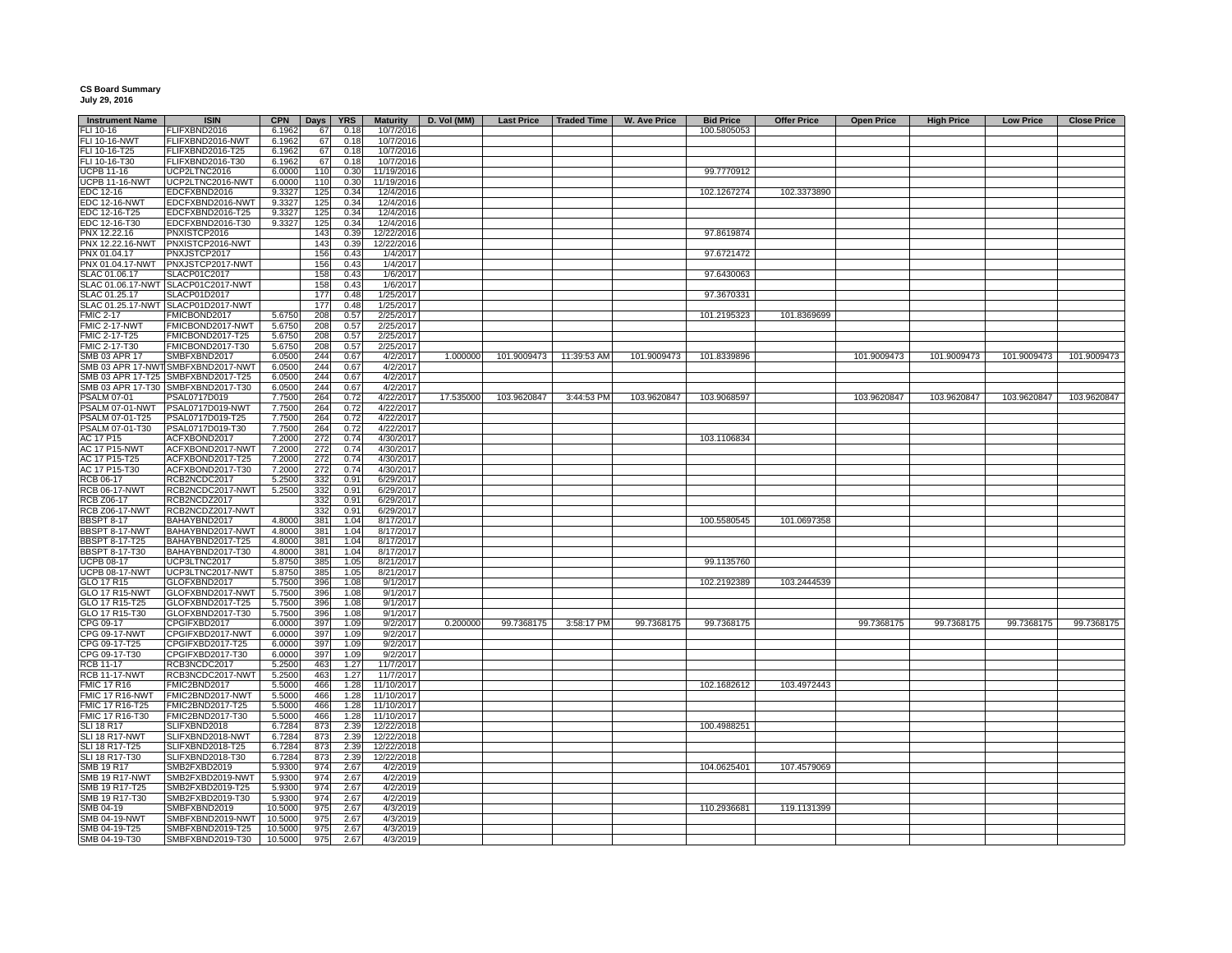| <b>Instrument Name</b> | <b>ISIN</b>                       | <b>CPN</b> | Days | <b>YRS</b> | <b>Maturity</b>      | D. Vol (MM) |             | Last Price   Traded Time | W. Ave Price | <b>Bid Price</b> | <b>Offer Price</b> | <b>Open Price</b> | <b>High Price</b> | <b>Low Price</b> | <b>Close Price</b>      |
|------------------------|-----------------------------------|------------|------|------------|----------------------|-------------|-------------|--------------------------|--------------|------------------|--------------------|-------------------|-------------------|------------------|-------------------------|
| ALI 19 R17             | ALIFXBND2019                      | 5.6250     | 999  | 2.74       | 4/27/2019            |             |             |                          |              | 103.8402397      | 106.3053175        |                   |                   |                  |                         |
| ALI 19 R17-NWT         | ALIFXBND2019-NWT                  | 5.6250     | 999  | 2.74       | 4/27/2019            |             |             |                          |              |                  |                    |                   |                   |                  |                         |
| ALI 19 R17-T25         | ALIFXBND2019-T25                  | 5.6250     | 999  | 2.74       | 4/27/2019            |             |             |                          |              |                  |                    |                   |                   |                  |                         |
| ALI 19 R17-T30         | ALIFXBND2019-T30                  | 5.6250     | 999  | 2.74       | 4/27/2019            |             |             |                          |              |                  |                    |                   |                   |                  |                         |
| GLO 19 R17             | GLOFXBND2019                      | 6.0000     | 1034 | 2.83       | 6/1/2019             |             |             |                          |              | 104.8511629      |                    |                   |                   |                  |                         |
| <b>GLO 19 R17-NWT</b>  | GLOFXBND2019-NWT                  | 6.0000     | 1034 | 2.83       | 6/1/2019             |             |             |                          |              |                  |                    |                   |                   |                  |                         |
| GLO 19 R17-T25         | GLOFXBND2019-T25                  | 6.0000     | 1034 | 2.83       | 6/1/2019             |             |             |                          |              |                  |                    |                   |                   |                  |                         |
| GLO 19 R17-T30         | GLOFXBND2019-T30                  | 6.0000     | 1034 | 2.83       | 6/1/2019             |             |             |                          |              |                  |                    |                   |                   |                  |                         |
| FLI 19 R17             | FLIFXBND2019                      | 6.2731     | 1041 | 2.85       | 6/8/2019             |             |             |                          |              | 105.6822549      | 108.0613614        |                   |                   |                  |                         |
|                        |                                   | 6.2731     |      | 2.85       |                      |             |             |                          |              |                  |                    |                   |                   |                  |                         |
| FLI 19 R17-NWT         | FLIFXBND2019-NWT                  |            | 1041 |            | 6/8/2019             |             |             |                          |              |                  |                    |                   |                   |                  |                         |
| FLI 19 R17-T25         | FLIFXBND2019-T25                  | 6.2731     | 1041 | 2.85       | 6/8/2019             |             |             |                          |              |                  |                    |                   |                   |                  |                         |
| FLI 19 R17-T30         | FLIFXBND2019-T30                  | 6.2731     | 1041 | 2.85       | 6/8/2019             |             |             |                          |              |                  |                    |                   |                   |                  |                         |
| SM 19 R17              | SMICFXBD2019                      | 6.0000     | 1079 | 2.95       | 7/16/2019            |             |             |                          |              | 105.0983812      | 106.9661395        |                   |                   |                  |                         |
| <b>SM 19 R17-NWT</b>   | SMICFXBD2019-NWT                  | 6.0000     | 1079 | 2.95       | 7/16/2019            |             |             |                          |              |                  |                    |                   |                   |                  |                         |
| SM 19 R17-T25          | SMICFXBD2019-T25                  | 6.0000     | 1079 | 2.95       | 7/16/2019            |             |             |                          |              |                  |                    |                   |                   |                  |                         |
| SM 19 R17-T30          | SMICFXBD2019-T30                  | 6.0000     | 1079 | 2.95       | 7/16/2019            |             |             |                          |              |                  |                    |                   |                   |                  |                         |
| <b>FMIC 19 R17</b>     | FMICBOND2019                      | 5.7500     | 1104 | 3.02       | 8/10/2019            |             |             |                          |              | 98.6305604       |                    |                   |                   |                  |                         |
| FMIC 19 R17-NWT        | FMICBOND2019-NWT                  | 5.7500     | 1104 | 3.02       | 8/10/2019            |             |             |                          |              |                  |                    |                   |                   |                  |                         |
| FMIC 19 R17-T25        | FMICBOND2019-T25                  | 5.7500     | 1104 | 3.02       | 8/10/2019            |             |             |                          |              |                  |                    |                   |                   |                  |                         |
| FMIC 19 R17-T30        | FMICBOND2019-T30                  | 5.7500     | 1104 | 3.02       | 8/10/2019            |             |             |                          |              |                  |                    |                   |                   |                  |                         |
| JGS 08-19              | JGSFXBND2019                      | 5.2317     | 1121 | 3.07       | 8/27/2019            | 2.350000    | 104.7107182 | 8:51:18 AM               | 104.7028491  | 103.1596082      | 105.8974554        | 104.7107182       | 104.7107182       | 104.7107182      | 104.7107182             |
| <b>JGS 08-19-NWT</b>   | JGSFXBND2019-NWT                  | 5.2317     | 1121 | 3.07       | 8/27/2019            |             |             |                          |              |                  |                    |                   |                   |                  |                         |
|                        | JGSFXBND2019-T25                  | 5.2317     |      | 3.07       |                      |             |             |                          |              |                  |                    |                   |                   |                  |                         |
| JGS 08-19-T25          |                                   |            | 1121 |            | 8/27/2019            |             |             |                          |              |                  |                    |                   |                   |                  |                         |
| JGS 08-19-T30          | JGSFXBND2019-T30                  | 5.2317     | 1121 | 3.07       | 8/27/2019            |             |             |                          |              |                  |                    |                   |                   |                  |                         |
| <b>GTCAP 11-19</b>     | GTCFXBND2019                      | 4.7106     | 1193 | 3.27       | 11/7/2019            |             |             |                          |              | 100.2577262      |                    |                   |                   |                  |                         |
| GTCAP 11-19-NWT        | GTCFXBND2019-NWT                  | 4.7106     | 1193 | 3.27       | 11/7/2019            |             |             |                          |              |                  |                    |                   |                   |                  |                         |
| GTCAP 11-19-T25        | GTCFXBND2019-T25                  | 4.7106     | 1193 | 3.27       | 11/7/2019            |             |             |                          |              |                  |                    |                   |                   |                  |                         |
| GTCAP 11-19-T30        | GTCFXBND2019-T30                  | 4.7106     | 1193 | 3.27       | 11/7/2019            |             |             |                          |              |                  |                    |                   |                   |                  |                         |
| <b>VLL 19 R17</b>      | VLLFXBND2019                      | 5.6542     | 1195 | 3.27       | 11/9/2019            |             |             |                          |              | 99.8633456       |                    |                   |                   |                  |                         |
| VLL 19 R17-NWT         | VLLFXBND2019-NWT                  | 5.6542     | 1195 | 3.27       | 11/9/2019            |             |             |                          |              |                  |                    |                   |                   |                  |                         |
| VLL 19 R17-T25         | VLLFXBND2019-T25                  | 5.6542     | 1195 | 3.27       | 11/9/2019            |             |             |                          |              |                  |                    |                   |                   |                  |                         |
| VLL 19 R17-T30         | VLLFXBND2019-T30                  | 5.6542     | 1195 | 3.27       | 11/9/2019            |             |             |                          |              |                  |                    |                   |                   |                  |                         |
| AC 19 R16              | ACFXBOND2019                      | 5.4500     | 1209 | 3.31       | 11/23/2019           |             |             |                          |              | 104.3323173      | 106.3929412        |                   |                   |                  |                         |
| <b>AC 19 R16-NWT</b>   | ACFXBOND2019-NWT                  | 5.4500     | 1209 | 3.31       | 11/23/2019           |             |             |                          |              |                  |                    |                   |                   |                  |                         |
| AC 19 R16-T25          | ACFXBOND2019-T25                  |            | 1209 |            |                      |             |             |                          |              |                  |                    |                   |                   |                  |                         |
|                        |                                   | 5.4500     |      | 3.31       | 11/23/2019           |             |             |                          |              |                  |                    |                   |                   |                  |                         |
| AC 19 R16-T30          | ACFXBOND2019-T30                  | 5.4500     | 1209 | 3.31       | 11/23/2019           |             |             |                          |              |                  |                    |                   |                   |                  |                         |
| GTCAP 20 R17           | GTCFXBND2020                      | 4.8371     | 1305 | 3.57       | 2/27/2020            |             |             |                          |              | 100.8578462      | 105.1585262        |                   |                   |                  |                         |
|                        | GTCAP 20 R17-NWT GTCFXBND2020-NWT | 4.8371     | 1305 | 3.57       | 2/27/2020            |             |             |                          |              |                  |                    |                   |                   |                  |                         |
|                        | GTCAP 20 R17-T25 GTCFXBND2020-T25 | 4.8371     | 1305 | 3.57       | 2/27/2020            |             |             |                          |              |                  |                    |                   |                   |                  |                         |
|                        | GTCAP 20 R17-T30 GTCFXBND2020-T30 | 4.8371     | 1305 | 3.57       | 2/27/2020            |             |             |                          |              |                  |                    |                   |                   |                  |                         |
| SMPH 03-20             | SMPHFXBD2020                      | 5.1000     | 1308 | 3.58       | 3/1/2020             |             |             |                          |              | 103.3153393      |                    |                   |                   |                  |                         |
| SMPH 03-20-NWT         | SMPHFXBD2020-NWT                  | 5.1000     | 1308 | 3.58       | 3/1/2020             |             |             |                          |              |                  |                    |                   |                   |                  |                         |
| SMPH 03-20-T25         | SMPHFXBD2020-T25                  | 5.1000     | 1308 | 3.58       | 3/1/2020             |             |             |                          |              |                  |                    |                   |                   |                  |                         |
| SMPH 03-20-T30         | SMPHFXBD2020-T30                  | 5.1000     | 1308 | 3.58       | 3/1/2020             |             |             |                          |              |                  |                    |                   |                   |                  |                         |
| CPG 20 R18             | CPGIFXBD2020                      | 6.6878     | 1309 | 3.58       | 3/2/2020             |             |             |                          |              | 99.9582555       |                    |                   |                   |                  |                         |
| CPG 20 R18-NWT         | CPGIFXBD2020-NWT                  |            | 1309 | 3.58       |                      |             |             |                          |              |                  |                    |                   |                   |                  |                         |
| CPG 20 R18-T25         | CPGIFXBD2020-T25                  | 6.6878     | 1309 | 3.58       | 3/2/2020<br>3/2/2020 |             |             |                          |              |                  |                    |                   |                   |                  |                         |
|                        |                                   | 6.6878     |      |            |                      |             |             |                          |              |                  |                    |                   |                   |                  |                         |
| CPG 20 R18-T30         | CPGIFXBD2020-T30                  | 6.6878     | 1309 | 3.58       | 3/2/2020             |             |             |                          |              |                  |                    |                   |                   |                  |                         |
| MBT 04-20              | MBTLTNCD2020                      | 4.0000     | 1362 | 3.73       | 4/24/2020            |             |             |                          |              |                  |                    |                   |                   |                  |                         |
| <b>EDC 20 R18</b>      | EDCFXBND2020                      | 4.1583     | 1371 | 3.75       | 5/3/2020             |             |             |                          |              | 99.3367627       | 102.6480606        |                   |                   |                  |                         |
| EDC 20 R18-NWT         | EDCFXBND2020-NWT                  | 4.1583     | 1371 | 3.75       | 5/3/2020             |             |             |                          |              |                  |                    |                   |                   |                  |                         |
| EDC 20 R18-T25         | EDCFXBND2020-T25                  | 4.1583     | 1371 | 3.75       | 5/3/2020             |             |             |                          |              |                  |                    |                   |                   |                  |                         |
| EDC 20 R18-T30         | EDCFXBND2020-T30                  | 4.1583     | 1371 | 3.75       | 5/3/2020             |             |             |                          |              |                  |                    |                   |                   |                  |                         |
| PNB 06-20              | PNBLTNCD2020                      | 4.1250     | 1411 | 3.86       | 6/12/2020            |             |             |                          |              |                  |                    |                   |                   |                  |                         |
| <b>RCB 06-20</b>       | RCBLTNCD2020                      | 4.1250     | 1418 | 3.88       | 6/19/2020            |             |             |                          |              |                  |                    |                   |                   |                  |                         |
| GLO 20 R18             | GLOFXBND2020                      | 4.8875     | 1446 | 3.96       | 7/17/2020            |             |             |                          |              | 101.0528755      | 105.4901620        |                   |                   |                  |                         |
| <b>GLO 20 R18-NWT</b>  | GLOFXBND2020-NWT                  | 4.8875     | 1446 | 3.96       | 7/17/2020            |             |             |                          |              |                  |                    |                   |                   |                  |                         |
| GLO 20 R18-T25         | GLOFXBND2020-T25                  | 4.8875     | 1446 | 3.96       | 7/17/2020            |             |             |                          |              |                  |                    |                   |                   |                  |                         |
| GLO 20 R18-T30         | GLOFXBND2020-T30                  | 4.8875     | 1446 | 3.96       | 7/17/2020            |             |             |                          |              |                  |                    |                   |                   |                  |                         |
| <b>SLTC 20 R18</b>     | SLTCFXBD2020                      | 4.9925     | 1482 | 4.06       | 8/22/2020            |             |             |                          |              | 99.0628441       |                    |                   |                   |                  |                         |
| SLTC 20 R18-NWT        | SLTCFXBD2020-NWT                  | 4.9925     | 1482 | 4.06       | 8/22/2020            |             |             |                          |              |                  |                    |                   |                   |                  |                         |
|                        |                                   |            |      |            |                      |             |             |                          |              |                  |                    |                   |                   |                  |                         |
| SLTC 20 R18-T25        | SLTCFXBD2020-T25                  | 4.9925     | 1482 | 4.06       | 8/22/2020            |             |             |                          |              |                  |                    |                   |                   |                  |                         |
| SLTC 20 R18-T30        | SLTCFXBD2020-T30                  | 4.9925     | 1482 | 4.06       | 8/22/2020            |             |             |                          |              |                  |                    |                   |                   |                  |                         |
| <b>BDO 10-20</b>       | BDO2LTNC2020                      | 3.7500     | 1527 | 4.18       | 10/6/2020            |             |             |                          |              | 95.3094485       |                    |                   |                   |                  |                         |
| ALI 20 R19             | ALIFXBND2020                      | 4.6250     | 1531 | 4.19       | 10/10/2020           |             |             |                          |              | 101.7084556      | 103.9502394        |                   |                   |                  |                         |
| <b>ALI 20 R19-NWT</b>  | ALIFXBND2020-NWT                  | 4.6250     | 1531 | 4.19       | 10/10/2020           |             |             |                          |              |                  |                    |                   |                   |                  |                         |
| ALI 20 R19-T25         | ALIFXBND2020-T25                  | 4.6250     | 1531 | 4.19       | 10/10/2020           |             |             |                          |              |                  |                    |                   |                   |                  |                         |
| ALI 20 R19-T30         | ALIFXBND2020-T30                  | 4.6250     | 1531 | 4.19       | 10/10/2020           |             |             |                          |              |                  |                    |                   |                   |                  |                         |
| <b>HOUSE 10-20</b>     | HOUSEFBD2020                      | 6.2080     | 1537 | 4.21       | 10/16/2020           |             |             |                          |              | 100.2119779      | 105.3350951        |                   |                   |                  |                         |
|                        | HOUSE 10-20-NWT HOUSEFBD2020-NWT  | 6.2080     | 1537 | 4.21       | 10/16/2020           |             |             |                          |              |                  |                    |                   |                   |                  |                         |
| <b>HOUSE 10-20-T25</b> | HOUSEFBD2020-T25                  | 6.2080     | 1537 | 4.21       | 10/16/2020           |             |             |                          |              |                  |                    |                   |                   |                  |                         |
|                        |                                   |            |      |            |                      |             |             |                          |              |                  |                    |                   |                   |                  |                         |
| HOUSE 10-20-T30        | HOUSEFBD2020-T30                  | 6.2080     | 1537 | 4.21       | 10/16/2020           |             |             |                          |              |                  |                    |                   |                   |                  |                         |
| AEV 11-20              | AEV2FXBD2020                      | 4.4722     | 1558 | 4.27       | 11/6/2020            | 0.300000    |             | 102.6342470 10:07:06 AM  | 102.6342470  | 102.1385002      |                    | 102.6342470       | 102.6342470       |                  | 102.6342470 102.6342470 |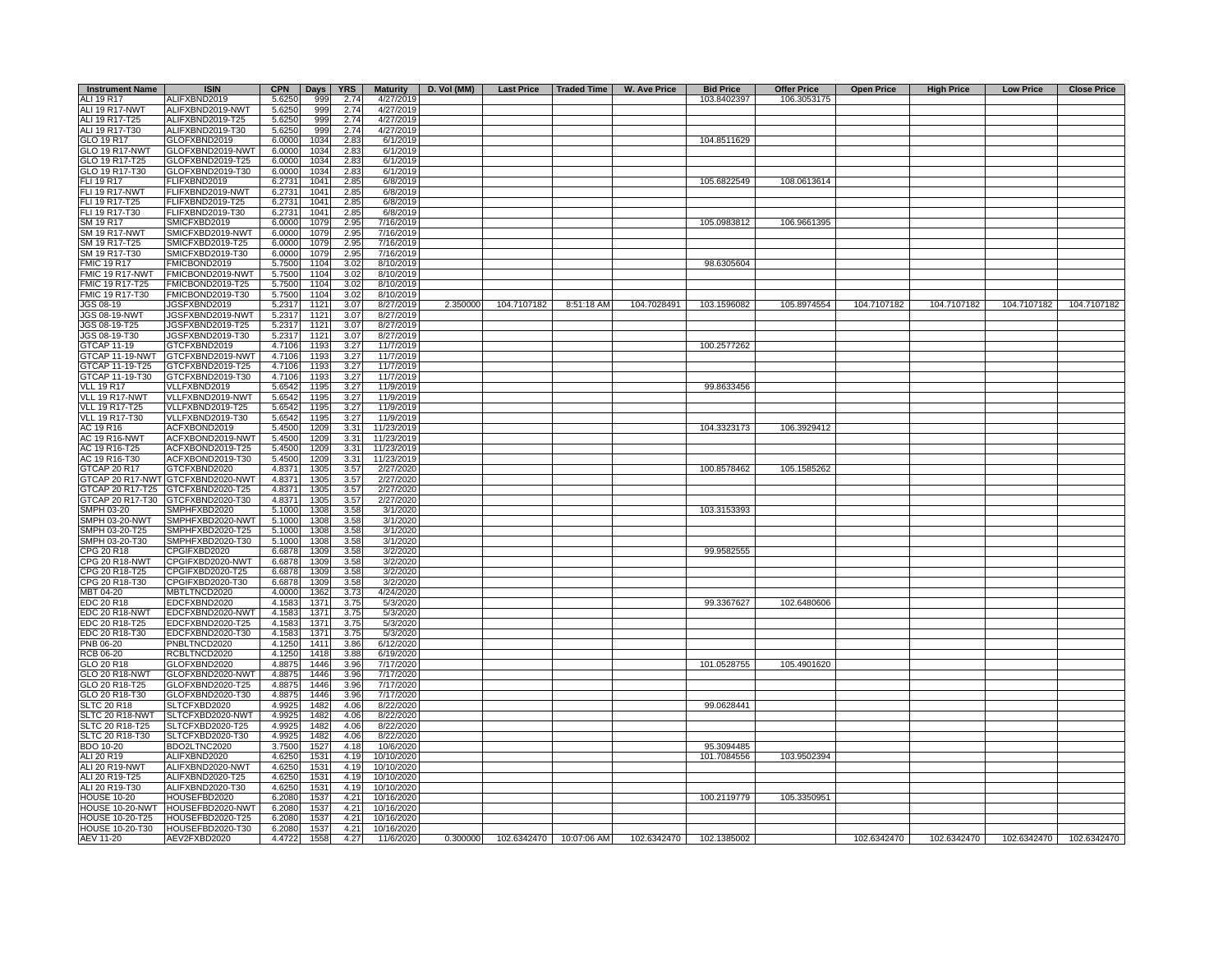| <b>Instrument Name</b> | <b>ISIN</b>                       | <b>CPN</b> | Days | <b>YRS</b>   |                      | Maturity   D. Vol (MM) |             | Last Price   Traded Time | W. Ave Price | <b>Bid Price</b> | <b>Offer Price</b> | <b>Open Price</b> | <b>High Price</b> | <b>Low Price</b> | <b>Close Price</b> |
|------------------------|-----------------------------------|------------|------|--------------|----------------------|------------------------|-------------|--------------------------|--------------|------------------|--------------------|-------------------|-------------------|------------------|--------------------|
| <b>AEV 11-20-NWT</b>   | AEV2FXBD2020-NWT                  | 4.4722     | 1558 | 4.27         | 11/6/2020            |                        |             |                          |              |                  |                    |                   |                   |                  |                    |
| AEV 11-20-T25          | AEV2FXBD2020-T25                  | 4.4722     | 1558 | 4.27         | 11/6/2020            |                        |             |                          |              |                  |                    |                   |                   |                  |                    |
| AEV 11-20-T30          | AEV2FXBD2020-T30                  | 4.4722     | 1558 | 4.27         | 11/6/2020            |                        |             |                          |              |                  |                    |                   |                   |                  |                    |
| FLI 20 R19             | FLIFXBND2020                      | 4.8562     | 1560 | 4.27         | 11/8/2020            |                        |             |                          |              | 102.6903145      | 105.3562934        |                   |                   |                  |                    |
| FLI 20 R19-NWT         | FLIFXBND2020-NWT                  | 4.8562     | 1560 | 4.27         | 11/8/2020            |                        |             |                          |              |                  |                    |                   |                   |                  |                    |
| FLI 20 R19-T25         | FLIFXBND2020-T25                  | 4.8562     | 1560 | 4.27         | 11/8/2020            |                        |             |                          |              |                  |                    |                   |                   |                  |                    |
| FLI 20 R19-T30         | FLIFXBND2020-T30                  | 4.8562     | 1560 | 4.27         | 11/8/2020            |                        |             |                          |              |                  |                    |                   |                   |                  |                    |
| AEV 20 R19             | AEVFXBND2020                      | 4.4125     | 1573 | 4.31         | 11/21/2020           |                        |             |                          |              | 101.6231406      |                    |                   |                   |                  |                    |
| AEV 20 R19-NWT         | AEVFXBND2020-NWT                  | 4.4125     | 1573 | 4.31         | 11/21/2020           |                        |             |                          |              |                  |                    |                   |                   |                  |                    |
| AEV 20 R19-T25         | AEVFXBND2020-T25                  | 4.4125     | 1573 | 4.31         | 11/21/2020           |                        |             |                          |              |                  |                    |                   |                   |                  |                    |
| AEV 20 R19-T30         | AEVFXBND2020-T30                  | 4.4125     | 1573 | 4.31         | 11/21/2020           |                        |             |                          |              |                  |                    |                   |                   |                  |                    |
| MER 20 P19             | MERFXBND2020                      | 4.3750     | 1594 | 4.36         | 12/12/2020           | 2.350000               |             | 102.3009037 11:23:02 AM  | 102.3009037  | 101.3929790      | 103.1155897        | 102.3009037       | 102.3009037       | 102.3009037      | 102.3009037        |
| <b>MER 20 P19-NWT</b>  | MERFXBND2020-NWT                  | 4.3750     | 1594 | 4.36         | 12/12/2020           |                        |             |                          |              |                  |                    |                   |                   |                  |                    |
| MER 20 P19-T25         | MERFXBND2020-T25                  | 4.3750     | 1594 | 4.36         | 12/12/2020           |                        |             |                          |              |                  |                    |                   |                   |                  |                    |
| MER 20 P19-T30         | MERFXBND2020-T30                  | 4.3750     | 1594 | 4.36         | 12/12/2020           |                        |             |                          |              |                  |                    |                   |                   |                  |                    |
| <b>TEL 21 R19</b>      | TELFXBND2021                      | 5.2250     | 1650 | 4.52         | 2/6/2021             | 1.500000               | 106.1052353 | 8:52:29 AM               | 106.0984619  | 104.6140755      |                    | 106.1052353       | 106.1052353       | 106.1052353      | 106.1052353        |
| TEL 21 R19-NWT         | TELFXBND2021-NWT                  | 5.2250     | 1650 | 4.52         | 2/6/2021             |                        |             |                          |              |                  |                    |                   |                   |                  |                    |
| TEL 21 R19-T25         | TELFXBND2021-T25                  | 5.2250     | 1650 | 4.52         | 2/6/2021             |                        |             |                          |              |                  |                    |                   |                   |                  |                    |
| TEL 21 R19-T30         | TELFXBND2021-T30                  | 5.2250     | 1650 | 4.52         | 2/6/2021             |                        |             |                          |              |                  |                    |                   |                   |                  |                    |
| ABS 21 R19             | ABSFXBND2021                      | 5.3350     | 1654 | 4.53         | 2/10/2021            |                        |             |                          |              | 104.4443820      | 107.6478705        |                   |                   |                  |                    |
| <b>ABS 21 R19-NWT</b>  | ABSFXBND2021-NWT                  | 5.3350     | 1654 | 4.53         | 2/10/2021            |                        |             |                          |              |                  |                    |                   |                   |                  |                    |
| ABS 21 R19-T25         | ABSFXBND2021-T25                  |            | 1654 | 4.53         | 2/10/2021            |                        |             |                          |              |                  |                    |                   |                   |                  |                    |
| ABS 21 R19-T30         | ABSFXBND2021-T30                  | 5.3350     | 1654 | 4.53         | 2/10/2021            |                        |             |                          |              |                  |                    |                   |                   |                  |                    |
| <b>ROCK 21 R19</b>     | ROCKFXBD2021                      | 5.3350     |      |              |                      | 3.000000               | 101.5009079 | 9:04:40 AM               | 101.4993713  |                  |                    | 101.5009079       |                   |                  |                    |
|                        |                                   | 5.0932     | 1659 | 4.54         | 2/15/2021            |                        |             |                          |              | 102.4221040      | 106.6586402        |                   | 101.5009079       | 101.5009079      | 101.5009079        |
| ROCK 21 R19-NWT        | ROCKFXBD2021-NWT                  | 5.0932     | 1659 | 4.54         | 2/15/2021            |                        |             |                          |              |                  |                    |                   |                   |                  |                    |
| ROCK 21 R19-T25        | ROCKFXBD2021-T25                  | 5.0932     | 1659 | 4.54         | 2/15/2021            |                        |             |                          |              |                  |                    |                   |                   |                  |                    |
| ROCK 21 R19-T30        | ROCKFXBD2021-T30                  | 5.0932     | 1659 | 4.54         | 2/15/2021            |                        |             |                          |              |                  |                    |                   |                   |                  |                    |
| SMPH 02-21             | SMPH2FBD2021                      | 4.5095     | 1669 | 4.57         | 2/25/2021            |                        |             |                          |              | 101.6963930      |                    |                   |                   |                  |                    |
| SMPH 02-21-NWT         | SMPH2FBD2021-NWT                  | 4.5095     | 1669 | 4.57         | 2/25/2021            |                        |             |                          |              |                  |                    |                   |                   |                  |                    |
| SMPH 02-21-T25         | SMPH2FBD2021-T25                  | 4.5095     | 1669 | 4.57         | 2/25/2021            |                        |             |                          |              |                  |                    |                   |                   |                  |                    |
| SMPH 02-21-T30         | SMPH2FBD2021-T30                  | 4.5095     | 1669 | 4.57         | 2/25/2021            |                        |             |                          |              |                  |                    |                   |                   |                  |                    |
| JGS 21 R19             | JGSFXBND2021                      | 5.2442     | 1671 | 4.57         | 2/27/2021            |                        |             |                          |              | 104.5112028      | 107.3078547        |                   |                   |                  |                    |
| JGS 21 R19-NWT         | JGSFXBND2021-NWT                  | 5.2442     | 1671 | 4.57         | 2/27/2021            |                        |             |                          |              |                  |                    |                   |                   |                  |                    |
| JGS 21 R19-T25         | JGSFXBND2021-T25                  | 5.2442     | 1671 | 4.57         | 2/27/2021            |                        |             |                          |              |                  |                    |                   |                   |                  |                    |
| JGS 21 R19-T30         | JGSFXBND2021-T30                  | 5.2442     | 1671 | 4.57         | 2/27/2021            |                        |             |                          |              |                  |                    |                   |                   |                  |                    |
| <b>SLI 21 R18</b>      | SLIFXBND2021                      | 6.7150     | 1694 | 4.64         | 3/22/2021            |                        |             |                          |              | 100.0559932      |                    |                   |                   |                  |                    |
| <b>SLI 21 R18-NWT</b>  | SLIFXBND2021-NWT                  | 6.7150     | 1694 | 4.64         | 3/22/2021            |                        |             |                          |              |                  |                    |                   |                   |                  |                    |
| SLI 21 R18-T25         | SLIFXBND2021-T25                  | 6.7150     | 1694 | 4.64         | 3/22/2021            |                        |             |                          |              |                  |                    |                   |                   |                  |                    |
| SLI 21 R18-T30         | SLIFXBND2021-T30                  | 6.7150     | 1694 | 4.64         | 3/22/2021            |                        |             |                          |              |                  |                    |                   |                   |                  |                    |
| <b>MNTC 21 R19</b>     | MNTCFXBD2021                      | 5.0700     | 1703 | 4.66         | 3/31/2021            |                        |             |                          |              | 103.0229250      |                    |                   |                   |                  |                    |
|                        | MNTC 21 R19-NWT MNTCFXBD2021-NWT  | 5.0700     | 1703 | 4.66         | 3/31/2021            |                        |             |                          |              |                  |                    |                   |                   |                  |                    |
| MNTC 21 R19-T25        | MNTCFXBD2021-T25                  | 5.0700     | 1703 | 4.66         | 3/31/2021            |                        |             |                          |              |                  |                    |                   |                   |                  |                    |
| MNTC 21 R19-T30        | MNTCFXBD2021-T30                  | 5.0700     | 1703 | 4.66         | 3/31/2021            |                        |             |                          |              |                  |                    |                   |                   |                  |                    |
| SMB 21 R19             | SMBFXBND2021                      | 5.5000     | 1705 | 4.67         | 4/2/2021             |                        |             |                          |              | 104.5909878      | 107.6486866        |                   |                   |                  |                    |
| <b>SMB 21 R19-NWT</b>  | SMBFXBND2021-NWT                  | 5.5000     | 1705 | 4.67         | 4/2/2021             |                        |             |                          |              |                  |                    |                   |                   |                  |                    |
| SMB 21 R19-T25         | SMBFXBND2021-T25                  | 5.5000     | 1705 | 4.67         | 4/2/2021             |                        |             |                          |              |                  |                    |                   |                   |                  |                    |
| SMB 21 R19-T30         | SMBFXBND2021-T30                  | 5.5000     | 1705 | 4.67         | 4/2/2021             |                        |             |                          |              |                  |                    |                   |                   |                  |                    |
| LBP 04-21              | LBPLTNCD2021                      | 3.7500     | 1712 | 4.69         | 4/9/2021             | 0.200000               | 99.9778157  | 9:53:54 AM               | 99.9777869   |                  |                    | 99.9778157        | 99.9778157        | 99.9778157       | 99.9778157         |
| <b>VLL 21 R19</b>      | VLLFXBND2021                      | 5.9437     | 1742 | 4.77         | 5/9/2021             |                        |             |                          |              | 98.7435728       |                    |                   |                   |                  |                    |
| VLL 21 R19-NWT         | VLLFXBND2021-NWT                  | 5.9437     | 1742 | 4.77         | 5/9/2021             |                        |             |                          |              |                  |                    |                   |                   |                  |                    |
| <b>VLL 21 R19-T25</b>  | VLLFXBND2021-T25                  | 5.9437     | 1742 | 4.77         |                      |                        |             |                          |              |                  |                    |                   |                   |                  |                    |
| VLL 21 R19-T30         | VLLFXBND2021-T30                  | 5.9437     |      | 4.77         | 5/9/2021<br>5/9/2021 |                        |             |                          |              |                  |                    |                   |                   |                  |                    |
|                        |                                   |            | 1742 |              |                      | 2.300000               | 111.6663298 | 2:49:08 PM               |              |                  |                    |                   |                   |                  |                    |
| AC 05-21               | ACFXBOND2021                      | 6.8000     | 1745 | 4.78<br>4.78 | 5/12/2021            |                        |             |                          | 112.4706558  | 112.1277206      | 113.9953288        | 112.5913047       | 112.5913047       | 111.6663298      | 111.6663298        |
| AC 05-21-NWT           | ACFXBOND2021-NWT                  | 6.8000     | 1745 |              | 5/12/2021            |                        |             |                          |              |                  |                    |                   |                   |                  |                    |
| AC 05-21-T25           | ACFXBOND2021-T25                  | 6,8000     | 1745 | 4.78         | 5/12/2021            |                        |             |                          |              |                  |                    |                   |                   |                  |                    |
| AC 05-21-T30           | ACFXBOND2021-T30                  | 6.8000     | 1745 | 4.78         | 5/12/2021            |                        |             |                          |              |                  |                    |                   |                   |                  |                    |
| SM 21 R19              | SMICFXBD2021                      | 5.2958     | 1752 | 4.80         | 5/19/2021            |                        |             |                          |              | 104.9340010      |                    |                   |                   |                  |                    |
| <b>SM 21 R19-NWT</b>   | SMICFXBD2021-NWT                  | 5.2958     | 1752 | 4.80         | 5/19/2021            |                        |             |                          |              |                  |                    |                   |                   |                  |                    |
| SM 21 R19-T25          | SMICFXBD2021-T25                  | 5.2958     | 1752 | 4.80         | 5/19/2021            |                        |             |                          |              |                  |                    |                   |                   |                  |                    |
| SM 21 R19-T30          | SMICFXBD2021-T30                  | 5.2958     | 1752 | 4.80         | 5/19/2021            |                        |             |                          |              |                  |                    |                   |                   |                  |                    |
| CHI 21 R19             | CHIFXBND2021                      | 5.3200     | 1770 | 4.85         | 6/6/2021             |                        |             |                          |              | 100.0771464      |                    |                   |                   |                  |                    |
| CHI 21 R19-NWT         | CHIFXBND2021-NWT                  | 5.3200     | 1770 | 4.85         | 6/6/2021             |                        |             |                          |              |                  |                    |                   |                   |                  |                    |
| CHI 21 R19-T25         | CHIFXBND2021-T25                  | 5.3200     | 1770 | 4.85         | 6/6/2021             |                        |             |                          |              |                  |                    |                   |                   |                  |                    |
| CHI 21 R19-T30         | CHIFXBND2021-T30                  | 5.3200     | 1770 | 4.85         | 6/6/2021             |                        |             |                          |              |                  |                    |                   |                   |                  |                    |
| <b>SMCGP 21 R19</b>    | SMCGPFBD2021                      | 4.3458     | 1805 | 4.94         | 7/11/2021            |                        |             |                          |              | 101.0940644      |                    |                   |                   |                  |                    |
|                        | SMCGP 21 R19-NWT SMCGPFBD2021-NWT | 4.3458     | 1805 | 4.94         | 7/11/2021            |                        |             |                          |              |                  |                    |                   |                   |                  |                    |
|                        | SMCGP 21 R19-T25 SMCGPFBD2021-T25 | 4.3458     | 1805 | 4.94         | 7/11/2021            |                        |             |                          |              |                  |                    |                   |                   |                  |                    |
|                        | SMCGP 21 R19-T30 SMCGPFBD2021-T30 | 4.3458     | 1805 | 4.94         | 7/11/2021            |                        |             |                          |              |                  |                    |                   |                   |                  |                    |
| <b>GTCAP 21 R19</b>    | GTCFXBND2021                      | 5.1965     | 1832 | 5.02         | 8/7/2021             | 3.380000               | 105.8342364 | 11:21:00 AM              | 105.8342364  | 101.9821726      |                    | 105.8342364       | 105.8342364       | 105.8342364      | 105.8342364        |
|                        | GTCAP 21 R19-NWT GTCFXBND2021-NWT | 5.1965     | 1832 | 5.02         | 8/7/2021             |                        |             |                          |              |                  |                    |                   |                   |                  |                    |
|                        | GTCAP 21 R19-T25 GTCFXBND2021-T25 | 5.1965     | 1832 | 5.02         | 8/7/2021             |                        |             |                          |              |                  |                    |                   |                   |                  |                    |
|                        | GTCAP 21 R19-T30 GTCFXBND2021-T30 | 5.1965     | 1832 | 5.02         | 8/7/2021             |                        |             |                          |              |                  |                    |                   |                   |                  |                    |
| SMPH 21 R19            | SMPHFXBD2021                      | 5.2006     | 1857 | 5.08         | 9/1/2021             |                        |             |                          |              | 104.9082397      |                    |                   |                   |                  |                    |
|                        | SMPH 21 R19-NWT SMPHFXBD2021-NWT  | 5.2006     | 1857 | 5.08         | 9/1/2021             |                        |             |                          |              |                  |                    |                   |                   |                  |                    |
|                        | SMPH 21 R19-T25 SMPHFXBD2021-T25  | 5.2006     | 1857 | 5.08         | 9/1/2021             |                        |             |                          |              |                  |                    |                   |                   |                  |                    |
|                        |                                   |            |      |              |                      |                        |             |                          |              |                  |                    |                   |                   |                  |                    |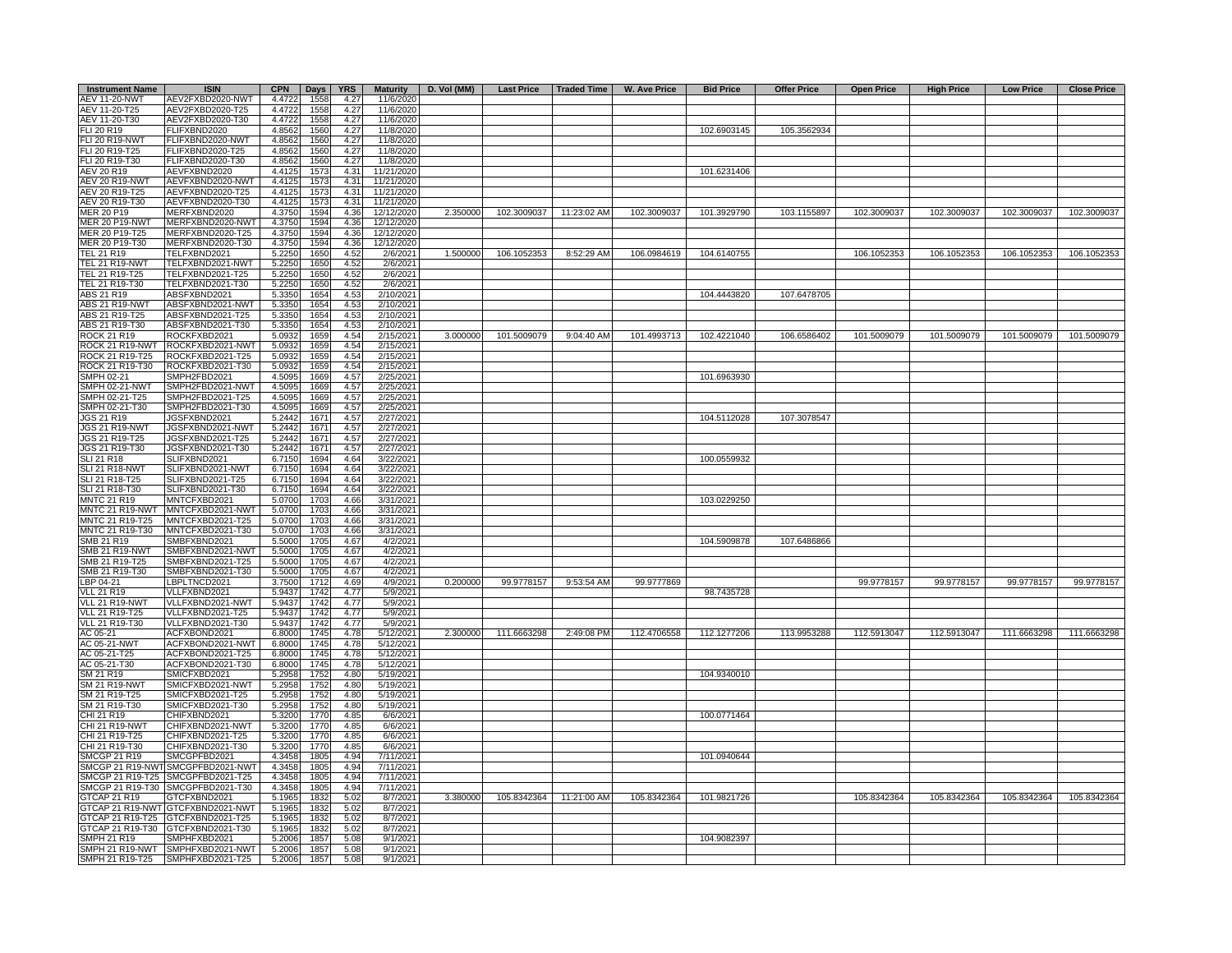| <b>Instrument Name</b> | <b>ISIN</b>                          | <b>CPN</b> | $_{\text{Days}}$ | <b>YRS</b>   | <b>Maturity</b> | D. Vol (MM) |             | Last Price   Traded Time   W. Ave Price |             | <b>Bid Price</b> | <b>Offer Price</b> | <b>Open Price</b> | <b>High Price</b> | <b>Low Price</b> | <b>Close Price</b> |
|------------------------|--------------------------------------|------------|------------------|--------------|-----------------|-------------|-------------|-----------------------------------------|-------------|------------------|--------------------|-------------------|-------------------|------------------|--------------------|
| SMPH 21 R19-T30        | SMPHFXBD2021-T30                     | 5.2006     | 1857             | 5.08         | 9/1/2021        |             |             |                                         |             |                  |                    |                   |                   |                  |                    |
| CPG 21 R20             | CPGIFXBD2021                         | 6.9758     | 1858             | 5.09         | 9/2/2021        |             |             |                                         |             | 98.8387326       |                    |                   |                   |                  |                    |
| CPG 21 R20-NWT         | CPGIFXBD2021-NWT                     | 6.9758     | 1858             | 5.09         | 9/2/2021        |             |             |                                         |             |                  |                    |                   |                   |                  |                    |
| CPG 21 R20-T25         | CPGIFXBD2021-T25                     | 6.9758     | 1858             | 5.09         | 9/2/2021        |             |             |                                         |             |                  |                    |                   |                   |                  |                    |
| CPG 21 R20-T30         | CPGIFXBD2021-T30                     | 6.9758     | 1858             | 5.09         | 9/2/2021        |             |             |                                         |             |                  |                    |                   |                   |                  |                    |
| AP 21 R19              | APCFXBND2021                         | 5.2050     | 1866             | 5.11         | 9/10/2021       |             |             |                                         |             | 105.3040472      |                    |                   |                   |                  |                    |
| AP 21 R19-NWT          | APCFXBND2021-NWT                     | 5.2050     | 1866             | 5.11         | 9/10/2021       |             |             |                                         |             |                  |                    |                   |                   |                  |                    |
| AP 21 R19-T25          | APCFXBND2021-T25                     | 5.2050     | 1866             | 5.11         | 9/10/2021       |             |             |                                         |             |                  |                    |                   |                   |                  |                    |
| AP 21 R19-T30          | APCFXBND2021-T30                     | 5.2050     | 1866             | 5.11         | 9/10/2021       |             |             |                                         |             |                  |                    |                   |                   |                  |                    |
| MBT 11-21              | MBTLTNCD2021                         | 4.2500     | 1938             | 5.31         | 11/21/2021      |             |             |                                         |             |                  |                    |                   |                   |                  |                    |
| FLI 21 R20             | FLIFXBND2021                         | 5.4000     | 1951             | 5.34         | 12/4/2021       | 0.250000    | 105.3455550 | 3:28:08 PM                              | 105.3455550 | 105.3455550      | 108.2040528        | 105.3455550       | 105.3455550       | 105.3455550      | 105.3455550        |
| FLI 21 R20-NWT         | FLIFXBND2021-NWT                     | 5.4000     | 1951             | 5.34         | 12/4/2021       |             |             |                                         |             |                  |                    |                   |                   |                  |                    |
| FLI 21 R20-T25         | FLIFXBND2021-T25                     | 5.4000     | 1951             | 5.34         | 12/4/2021       |             |             |                                         |             |                  |                    |                   |                   |                  |                    |
| FLI 21 R20-T30         | FLIFXBND2021-T30                     | 5.4000     | 1951             | 5.34         | 12/4/2021       |             |             |                                         |             |                  |                    |                   |                   |                  |                    |
| RLC 02-22              | RLCFXBND2022                         | 4.8000     | 2032             | 5.56         | 2/23/2022       |             |             |                                         |             | 100.7246860      | 104.9681073        |                   |                   |                  |                    |
| RLC 02-22-NWT          | RLCFXBND2022-NWT                     | 4.8000     | 2032             | 5.56         | 2/23/2022       |             |             |                                         |             |                  |                    |                   |                   |                  |                    |
| RLC 02-22-T25          | RLCFXBND2022-T25                     | 4.8000     | 2032             | 5.56         | 2/23/2022       |             |             |                                         |             |                  |                    |                   |                   |                  |                    |
| RLC 02-22-T30          | RLCFXBND2022-T30                     | 4.8000     | 2032             | 5.56         | 2/23/2022       |             |             |                                         |             |                  |                    |                   |                   |                  |                    |
| SMB 22 R19             | SMBFXBND2022                         | 6.6000     | 2070             | 5.67         | 4/2/2022        |             |             |                                         |             | 110.3977880      | 113.0652256        |                   |                   |                  |                    |
| <b>SMB 22 R19-NWT</b>  | SMBFXBND2022-NWT                     | 6.6000     | 2070             | 5.67         | 4/2/2022        |             |             |                                         |             |                  |                    |                   |                   |                  |                    |
|                        |                                      |            |                  |              |                 |             |             |                                         |             |                  |                    |                   |                   |                  |                    |
| SMB 22 R19-T25         | SMBFXBND2022-T25                     | 6.6000     | 2070             | 5.67         | 4/2/2022        |             |             |                                         |             |                  |                    |                   |                   |                  |                    |
| SMB 22 R19-T30         | SMBFXBND2022-T30                     | 6.6000     | 2070             | 5.67         | 4/2/2022        |             |             |                                         |             |                  |                    |                   |                   |                  |                    |
| ALI 22 R19             | ALIFXBND2022                         | 6.0000     | 2095             | 5.74         | 4/27/2022       | 5.000000    | 109.3539084 | 3:30:58 PM                              | 109.3539084 | 108.8216560      | 111.2413471        | 109.3539084       | 109.3539084       | 109.3539084      | 109.3539084        |
| ALI 22 R19-NWT         | ALIFXBND2022-NWT                     | 6.0000     | 2095             | 5.74         | 4/27/2022       |             |             |                                         |             |                  |                    |                   |                   |                  |                    |
| ALI 22 R19-T25         | ALIFXBND2022-T25                     | 6.0000     | 2095             | 5.74         | 4/27/2022       |             |             |                                         |             |                  |                    |                   |                   |                  |                    |
| ALI 22 R19-T30         | ALIFXBND2022-T30                     | 6.0000     | 2095             | 5.74         | 4/27/2022       |             |             |                                         |             |                  |                    |                   |                   |                  |                    |
| ALI 22 4.5             | ALI2FXBD2022                         | 4.5000     | 2097             | 5.74         | 4/29/2022       |             |             |                                         |             | 101.0024866      | 104.1008757        |                   |                   |                  |                    |
| ALI 22 4.5-NWT         | ALI2FXBD2022-NWT                     | 4.5000     | 2097             | 5.74         | 4/29/2022       |             |             |                                         |             |                  |                    |                   |                   |                  |                    |
| ALI 22 4.5-T25         | ALI2FXBD2022-T25                     | 4.5000     | 2097             | 5.74         | 4/29/2022       |             |             |                                         |             |                  |                    |                   |                   |                  |                    |
| ALI 22 4.5-T30         | ALI2FXBD2022-T30                     | 4.5000     | 2097             | 5.74         | 4/29/2022       |             |             |                                         |             |                  |                    |                   |                   |                  |                    |
| <b>SLTC 22 R20</b>     | SLTCFXBD2022                         | 5.5796     | 2120             | 5.80         | 5/22/2022       |             |             |                                         |             | 105.4897702      | 109.7822904        |                   |                   |                  |                    |
| SLTC 22 R20-NWT        | SLTCFXBD2022-NWT                     | 5.5796     | 2120             | 5.80         | 5/22/2022       |             |             |                                         |             |                  |                    |                   |                   |                  |                    |
| SLTC 22 R20-T25        | SLTCFXBD2022-T25                     | 5.5796     | 2120             | 5.80         | 5/22/2022       |             |             |                                         |             |                  |                    |                   |                   |                  |                    |
| SLTC 22 R20-T30        | SLTCFXBD2022-T30                     | 5.5796     | 2120             | 5.80         | 5/22/2022       |             |             |                                         |             |                  |                    |                   |                   |                  |                    |
| <b>HOUSE 22 R20</b>    | HOUSEFBD2022                         | 6.1310     | 2175             | 5.95         | 7/16/2022       |             |             |                                         |             | 96.9821204       |                    |                   |                   |                  |                    |
|                        | HOUSE 22 R20-NWT HOUSEFBD2022-NWT    | 6.1310     | 2175             | 5.95         | 7/16/2022       |             |             |                                         |             |                  |                    |                   |                   |                  |                    |
|                        | HOUSE 22 R20-T25 HOUSEFBD2022-T25    | 6.1310     | 2175             | 5.95         | 7/16/2022       |             |             |                                         |             |                  |                    |                   |                   |                  |                    |
|                        | HOUSE 22 R20-T30 HOUSEFBD2022-T30    | 6.1310     | 2175             | 5.95         | 7/16/2022       |             |             |                                         |             |                  |                    |                   |                   |                  |                    |
| SM 22 R19              | SMICFXBD2022                         | 6.9442     | 2175             | 5.95         | 7/16/2022       | 20.000000   | 114.8857942 | 4:01:48 PM                              | 114.8983982 | 113.7663841      | 116.6219457        | 114.8857942       | 114.8857942       | 114.8857942      | 114.8857942        |
| <b>SM 22 R19-NWT</b>   | SMICFXBD2022-NWT                     | 6.9442     | 2175             | 5.95         | 7/16/2022       |             |             |                                         |             |                  |                    |                   |                   |                  |                    |
| SM 22 R19-T25          | SMICFXBD2022-T25                     | 6.9442     | 2175             | 5.95         | 7/16/2022       |             |             |                                         |             |                  |                    |                   |                   |                  |                    |
| SM 22 R19-T30          | SMICFXBD2022-T30                     | 6.9442     | 2175             | 5.95         | 7/16/2022       |             |             |                                         |             |                  |                    |                   |                   |                  |                    |
| <b>AEV 22 R20</b>      | AEVFXBND2022                         | 5.0056     | 2196             | 6.01         | 8/6/2022        |             |             |                                         |             | 103.3182855      |                    |                   |                   |                  |                    |
| <b>AEV 22 R20-NWT</b>  | AEVFXBND2022-NWT                     | 5.0056     | 2196             | 6.01         | 8/6/2022        |             |             |                                         |             |                  |                    |                   |                   |                  |                    |
| AEV 22 R20-T25         | AEVFXBND2022-T25                     | 5.0056     | 2196             | 6.01         | 8/6/2022        |             |             |                                         |             |                  |                    |                   |                   |                  |                    |
| AEV 22 R20-T30         | AEVFXBND2022-T30                     | 5.0056     | 2196             | 6.01         | 8/6/2022        |             |             |                                         |             |                  |                    |                   |                   |                  |                    |
| <b>FLI 22 R20</b>      | FLIFXBND2022                         |            | 2210             |              |                 |             |             |                                         |             | 105.1943573      |                    |                   |                   |                  |                    |
|                        |                                      | 5.3567     |                  | 6.05         | 8/20/2022       |             |             |                                         |             |                  |                    |                   |                   |                  |                    |
| <b>FLI 22 R20-NWT</b>  | FLIFXBND2022-NWT                     | 5.3567     | 2210             | 6.05<br>6.05 | 8/20/2022       |             |             |                                         |             |                  |                    |                   |                   |                  |                    |
| FLI 22 R20-T25         | FLIFXBND2022-T25                     | 5.3567     | 2210             |              | 8/20/2022       |             |             |                                         |             |                  |                    |                   |                   |                  |                    |
| FLI 22 R20-T30         | FLIFXBND2022-T30                     | 5.3567     | 2210             | 6.05         | 8/20/2022       |             |             |                                         |             |                  |                    |                   |                   |                  |                    |
| GTCAP 23 R20           | GTCFXBND2023                         | 5.0937     | 2401             | 6.57         | 2/27/2023       |             |             |                                         |             | 101.9289885      |                    |                   |                   |                  |                    |
|                        | GTCAP 23 R20-NWT GTCFXBND2023-NWT    | 5.0937     | 2401             | 6.57         | 2/27/2023       |             |             |                                         |             |                  |                    |                   |                   |                  |                    |
|                        | GTCAP 23 R20-T25 GTCFXBND2023-T25    | 5.0937     | 2401             | 6.57         | 2/27/2023       |             |             |                                         |             |                  |                    |                   |                   |                  |                    |
| GTCAP 23 R20-T30       | GTCFXBND2023-T30                     | 5.0937     | 2401             | 6.57         | 2/27/2023       |             |             |                                         |             |                  |                    |                   |                   |                  |                    |
| EDC 23 R19             | EDCFXBND2023                         | 4.7312     | 2466             | 6.75         | 5/3/2023        |             |             |                                         |             | 100.6034309      |                    |                   |                   |                  |                    |
| EDC 23 R19-NWT         | EDCFXBND2023-NWT                     | 4.7312     | 2466             | 6.75         | 5/3/2023        |             |             |                                         |             |                  |                    |                   |                   |                  |                    |
| EDC 23 R19-T25         | EDCFXBND2023-T25                     | 4.7312     | 2466             | 6.75         | 5/3/2023        |             |             |                                         |             |                  |                    |                   |                   |                  |                    |
| EDC 23 R19-T30         | EDCFXBND2023-T30                     | 4.7312     | 2466             | 6.75         | 5/3/2023        |             |             |                                         |             |                  |                    |                   |                   |                  |                    |
| AC 23 R22              | ACFXBOND2023                         | 3.9200     | 2531             | 6.93         | 7/7/2023        | 7.500000    | 100.9410787 | 3:36:54 PM                              | 100.9410787 | 100.1200585      |                    | 100.9410787       | 100.9410787       | 100.9410787      | 100.9410787        |
| AC 23 R22-NWT          | ACFXBOND2023-NWT                     | 3.9200     | 2531             | 6.93         | 7/7/2023        |             |             |                                         |             |                  |                    |                   |                   |                  |                    |
| AC 23 R22-T25          | ACFXBOND2023-T25                     | 3.9200     | 2531             | 6.93         | 7/7/2023        |             |             |                                         |             |                  |                    |                   |                   |                  |                    |
| AC 23 R22-T30          | ACFXBOND2023-T30                     | 3.9200     | 2531             | 6.93         | 7/7/2023        |             |             |                                         |             |                  |                    |                   |                   |                  |                    |
| <b>SMCGP 23 R21</b>    | SMCGPFBD2023                         | 4.7575     | 2535             | 6.94         | 7/11/2023       | 6.700000    | 103.3406892 | 3:07:57 PM                              | 103.5889382 | 101.5272957      |                    | 103.3418794       | 103.9549512       | 103.3406892      | 103.3406892        |
|                        | SMCGP 23 R21-NWT SMCGPFBD2023-NWT    | 4.7575     | 2535             | 6.94         | 7/11/2023       |             |             |                                         |             |                  |                    |                   |                   |                  |                    |
|                        | SMCGP 23 R21-T25 SMCGPFBD2023-T25    | 4.7575     | 2535             | 6.94         | 7/11/2023       |             |             |                                         |             |                  |                    |                   |                   |                  |                    |
|                        | SMCGP 23 R21-T30 SMCGPFBD2023-T30    | 4.7575     | 2535             | 6.94         | 7/11/2023       |             |             |                                         |             |                  |                    |                   |                   |                  |                    |
| GLO 23 R20             | GLOFXBND2023                         | 5.2792     | 2541             | 6.96         | 7/17/2023       |             |             |                                         |             | 104.7863495      |                    |                   |                   |                  |                    |
|                        |                                      | 5.2792     | 2541             | 6.96         | 7/17/2023       |             |             |                                         |             |                  |                    |                   |                   |                  |                    |
| GLO 23 R20-NWT         | GLOFXBND2023-NWT<br>GLOFXBND2023-T25 | 5.2792     | 2541             | 6.96         | 7/17/2023       |             |             |                                         |             |                  |                    |                   |                   |                  |                    |
| GLO 23 R20-T25         |                                      |            |                  |              |                 |             |             |                                         |             |                  |                    |                   |                   |                  |                    |
| GLO 23 R20-T30         | GLOFXBND2023-T30                     | 5.2792     | 2541             | 6.96         | 7/17/2023       |             |             |                                         |             |                  |                    |                   |                   |                  |                    |
| FLI 23 R20             | FLIFXBND2023                         | 5.4333     | 2655             | 7.27         | 11/8/2023       |             |             |                                         |             | 102.9350096      |                    |                   |                   |                  |                    |
| <b>FLI 23 R20-NWT</b>  | FLIFXBND2023-NWT                     | 5.4333     | 2655             | 7.27         | 11/8/2023       |             |             |                                         |             |                  |                    |                   |                   |                  |                    |
| FLI 23 R20-T25         | FLIFXBND2023-T25                     | 5.4333     | 2655             | 7.27         | 11/8/2023       |             |             |                                         |             |                  |                    |                   |                   |                  |                    |
| FLI 23 R20-T30         | FLIFXBND2023-T30                     | 5.4333     | 2655             | 7.27         | 11/8/2023       |             |             |                                         |             |                  |                    |                   |                   |                  |                    |
| AEV 23 R20             | AEVFXBND2023                         | 4.6188     | 2668             | 7.30         | 11/21/2023      |             |             |                                         |             | 100.5796193      |                    |                   |                   |                  |                    |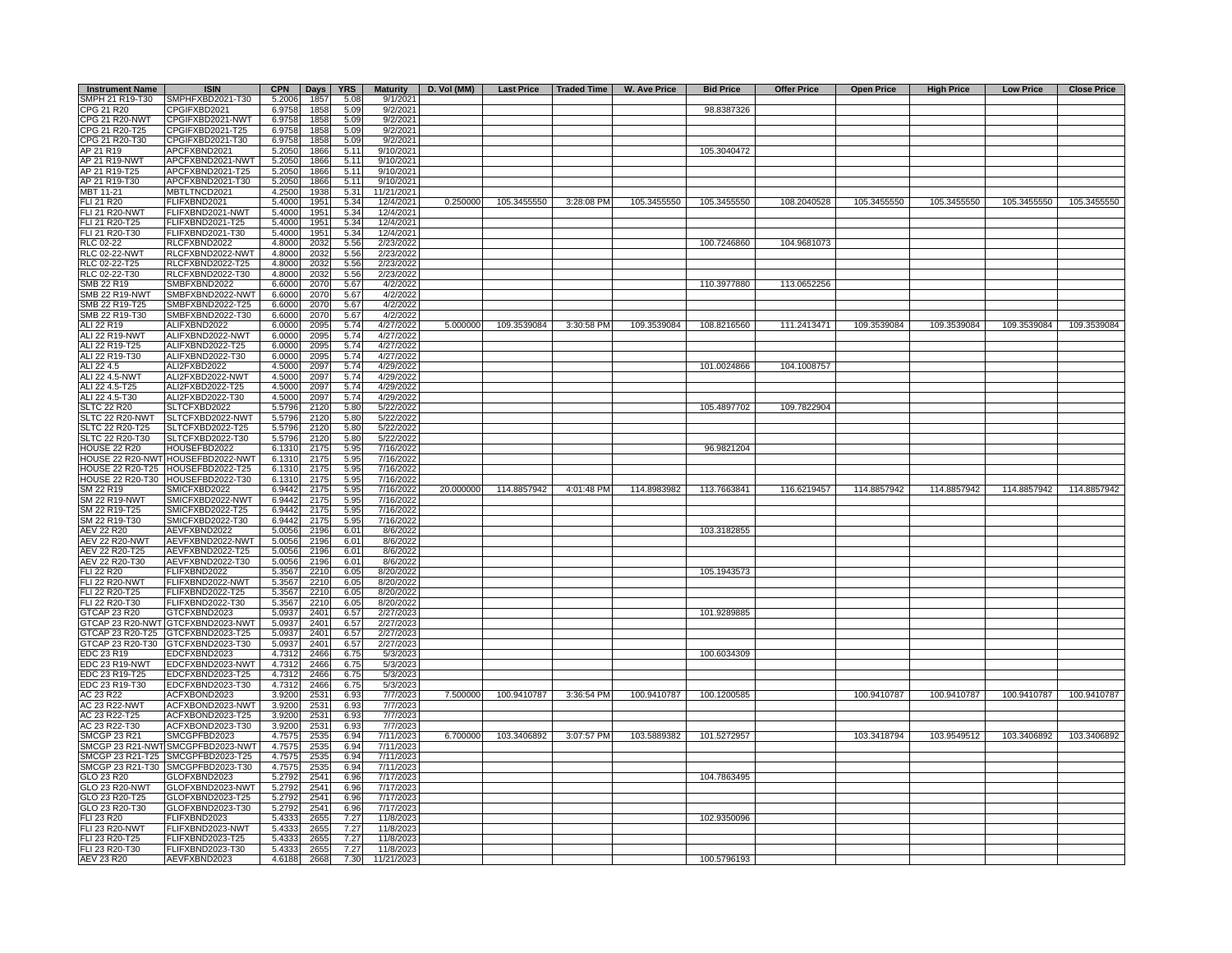| <b>Instrument Name</b> | <b>ISIN</b>                          | <b>CPN</b> | Days | <b>YRS</b> | <b>Maturity</b>         | D. Vol (MM) |  | Last Price   Traded Time   W. Ave Price | <b>Bid Price</b> | <b>Offer Price</b> | <b>Open Price</b> | <b>High Price</b> | <b>Low Price</b> | <b>Close Price</b> |
|------------------------|--------------------------------------|------------|------|------------|-------------------------|-------------|--|-----------------------------------------|------------------|--------------------|-------------------|-------------------|------------------|--------------------|
| <b>AEV 23 R20-NWT</b>  | AEVFXBND2023-NWT                     | 4.6188     | 2668 | 7.30       | 11/21/2023              |             |  |                                         |                  |                    |                   |                   |                  |                    |
| AEV 23 R20-T25         | AEVFXBND2023-T25                     | 4.6188     | 2668 | 7.30       | 11/21/2023              |             |  |                                         |                  |                    |                   |                   |                  |                    |
| AEV 23 R20-T30         | AEVFXBND2023-T30                     | 4.6188     | 2668 | 7.30       | 11/21/2023              |             |  |                                         |                  |                    |                   |                   |                  |                    |
| FDC 24 R21             | FDCFXBND2024                         | 6.1458     | 2732 | 7.48       | 1/24/2024               |             |  |                                         | 108.0883249      |                    |                   |                   |                  |                    |
| FDC 24 R21-NWT         | FDCFXBND2024-NWT                     | 6.1458     | 2732 | 7.48       | 1/24/2024               |             |  |                                         |                  |                    |                   |                   |                  |                    |
| FDC 24 R21-T25         | FDCFXBND2024-T25                     | 6.1458     | 2732 | 7.48       | 1/24/2024               |             |  |                                         |                  |                    |                   |                   |                  |                    |
| FDC 24 R21-T30         | FDCFXBND2024-T30                     | 6.1458     | 2732 | 7.48       | $\frac{1}{24/2024}$     |             |  |                                         |                  |                    |                   |                   |                  |                    |
| ALI 24 R20             | ALIFXBND2024                         | 5.0000     | 2738 | 7.50       | 1/30/2024               |             |  |                                         | 103.3125784      | 106.4224518        |                   |                   |                  |                    |
| <b>ALI 24 R20-NWT</b>  | ALIFXBND2024-NWT                     | 5.0000     | 2738 | 7.50       | 1/30/2024               |             |  |                                         |                  |                    |                   |                   |                  |                    |
| ALI 24 R20-T25         | ALIFXBND2024-T25                     | 5.0000     | 2738 | 7.50       | 1/30/2024               |             |  |                                         |                  |                    |                   |                   |                  |                    |
| ALI 24 R20-T30         | ALIFXBND2024-T30                     | 5.0000     | 2738 | 7.50       | 1/30/2024               |             |  |                                         |                  |                    |                   |                   |                  |                    |
| <b>TEL 24 R21</b>      | TELFXBND2024                         | 5.2813     | 2745 | 7.52       | 2/6/2024                |             |  |                                         | 103.0206483      |                    |                   |                   |                  |                    |
| <b>TEL 24 R21-NWT</b>  | TELFXBND2024-NWT                     | 5.2813     | 2745 | 7.52       | 2/6/2024                |             |  |                                         |                  |                    |                   |                   |                  |                    |
| TEL 24 R21-T25         | TELFXBND2024-T25                     | 5.2813     | 2745 | 7.52       | 2/6/2024                |             |  |                                         |                  |                    |                   |                   |                  |                    |
| TEL 24 R21-T30         | TELFXBND2024-T30                     | 5.2813     | 2745 | 7.52       | 2/6/2024                |             |  |                                         |                  |                    |                   |                   |                  |                    |
| <b>JGS 24 R20</b>      | JGSFXBND2024                         | 5.3000     | 2766 | 7.57       | 2/27/2024               |             |  |                                         | 103.6209522      |                    |                   |                   |                  |                    |
| JGS 24 R20-NWT         | JGSFXBND2024-NWT                     | 5.3000     | 2766 | 7.57       | 2/27/2024               |             |  |                                         |                  |                    |                   |                   |                  |                    |
| JGS 24 R20-T25         | JGSFXBND2024-T25                     | 5.3000     | 2766 | 7.57       | 2/27/2024               |             |  |                                         |                  |                    |                   |                   |                  |                    |
| JGS 24 R20-T30         | JGSFXBND2024-T30                     | 5.3000     | 2766 | 7.57       | 2/27/2024               |             |  |                                         |                  |                    |                   |                   |                  |                    |
| <b>MNTC 24 R21</b>     | MNTCFXBD2024                         | 5.5000     | 2799 | 7.66       | 3/31/2024               |             |  |                                         | 104.6284182      |                    |                   |                   |                  |                    |
| MNTC 24 R21-NWT        | MNTCFXBD2024-NWT                     | 5.5000     | 2799 | 7.66       | 3/31/2024               |             |  |                                         |                  |                    |                   |                   |                  |                    |
| MNTC 24 R21-T25        | MNTCFXBD2024-T25                     | 5.5000     | 2799 | 7.66       | 3/31/2024               |             |  |                                         |                  |                    |                   |                   |                  |                    |
| MNTC 24 R21-T30        | MNTCFXBD2024-T30                     | 5.5000     | 2799 | 7.66       | 3/31/2024               |             |  |                                         |                  |                    |                   |                   |                  |                    |
| SMB 24 R21             | SMBFXBND2024                         | 6.0000     | 2801 | 7.67       | 4/2/2024                |             |  |                                         | 104.9983396      | 111.6915204        |                   |                   |                  |                    |
| <b>SMB 24 R21-NWT</b>  | SMBFXBND2024-NWT                     | 6.0000     | 2801 | 7.67       | 4/2/2024                |             |  |                                         |                  |                    |                   |                   |                  |                    |
| SMB 24 R21-T25         | SMBFXBND2024-T25                     | 6.0000     | 2801 | 7.67       | 4/2/2024                |             |  |                                         |                  |                    |                   |                   |                  |                    |
| SMB 24 R21-T30         | SMBFXBND2024-T30                     | 6.0000     | 2801 | 7.67       | 4/2/2024                |             |  |                                         |                  |                    |                   |                   |                  |                    |
|                        |                                      |            |      |            |                         |             |  |                                         |                  |                    |                   |                   |                  |                    |
| SM 24 R21              | SMICFXBD2024                         | 5.6125     | 2848 | 7.80       | 5/19/2024               |             |  |                                         | 106.2290552      |                    |                   |                   |                  |                    |
| SM 24 R21-NWT          | SMICFXBD2024-NWT                     | 5.6125     | 2848 | 7.80       | 5/19/2024               |             |  |                                         |                  |                    |                   |                   |                  |                    |
| SM 24 R21-T25          | SMICFXBD2024-T25                     | 5.6125     | 2848 | 7.80       | 5/19/2024               |             |  |                                         |                  |                    |                   |                   |                  |                    |
| SM 24 R21-T30          | SMICFXBD2024-T30                     | 5.6125     | 2848 | 7.80       | 5/19/2024               |             |  |                                         |                  |                    |                   |                   |                  |                    |
| STCAP 24 R21           | GTCFXBND2024                         | 5.6250     | 2928 | 8.02       | 8/7/2024                |             |  |                                         | 105.1216455      |                    |                   |                   |                  |                    |
|                        | GTCAP 24 R21-NWT GTCFXBND2024-NWT    | 5.6250     | 2928 | 8.02       | 8/7/2024                |             |  |                                         |                  |                    |                   |                   |                  |                    |
|                        | GTCAP 24 R21-T25 GTCFXBND2024-T25    | 5.6250     | 2928 | 8.02       | 8/7/2024                |             |  |                                         |                  |                    |                   |                   |                  |                    |
|                        | GTCAP 24 R21-T30 GTCFXBND2024-T30    | 5.6250     | 2928 | 8.02       | 8/7/2024                |             |  |                                         |                  |                    |                   |                   |                  |                    |
| <b>SMPH 24 R21</b>     | SMPHFXBD2024                         | 5.7417     | 2953 | 8.08       | 9/1/2024                |             |  |                                         | 103.5543093      |                    |                   |                   |                  |                    |
|                        | SMPH 24 R21-NWT SMPHFXBD2024-NWT     | 5.7417     | 2953 | 8.08       | 9/1/2024                |             |  |                                         |                  |                    |                   |                   |                  |                    |
| SMPH 24 R21-T25        | SMPHFXBD2024-T25                     | 5.7417     | 2953 | 8.08       | 9/1/2024                |             |  |                                         |                  |                    |                   |                   |                  |                    |
| SMPH 24 R21-T30        | SMPHFXBD2024-T30                     | 5.7417     | 2953 | 8.08       | 9/1/2024                |             |  |                                         |                  |                    |                   |                   |                  |                    |
| FLI 24 R21             | FLIFXBND2024                         | 5.6389     | 3047 | 8.34       | 12/4/2024               |             |  |                                         | 103.6407648      |                    |                   |                   |                  |                    |
| FLI 24 R21-NWT         | FLIFXBND2024-NWT                     | 5.6389     | 3047 | 8.34       | 12/4/2024               |             |  |                                         |                  |                    |                   |                   |                  |                    |
| FLI 24 R21-T25         | FLIFXBND2024-T25                     | 5.6389     | 3047 | 8.34       | 12/4/2024               |             |  |                                         |                  |                    |                   |                   |                  |                    |
| FLI 24 R21-T30         | FLIFXBND2024-T30                     | 5.6389     | 3047 | 8.34       | 12/4/2024               |             |  |                                         |                  |                    |                   |                   |                  |                    |
| RLC 02-25              | RLCFXBND2025                         | 4.9344     | 3128 | 8.56       | 2/23/2025               |             |  |                                         | 94.2197342       |                    |                   |                   |                  |                    |
| <b>RLC 02-25-NWT</b>   | RLCFXBND2025-NWT                     | 4.9344     | 3128 | 8.56       | 2/23/2025               |             |  |                                         |                  |                    |                   |                   |                  |                    |
| RLC 02-25-T25          | RLCFXBND2025-T25                     | 4.9344     | 3128 | 8.56       | 2/23/2025               |             |  |                                         |                  |                    |                   |                   |                  |                    |
| RLC 02-25-T30          | RLCFXBND2025-T30                     | 4.9344     | 3128 | 8.56       | 2/23/2025               |             |  |                                         |                  |                    |                   |                   |                  |                    |
| ALI 25 R21             | ALIFXBND2025                         | 5.6250     | 3189 | 8.73       | 4/25/2025               |             |  |                                         | 107.1103116      |                    |                   |                   |                  |                    |
| <b>ALI 25 R21-NWT</b>  | ALIFXBND2025-NWT                     | 5.6250     | 3189 | 8.73       | 4/25/2025               |             |  |                                         |                  |                    |                   |                   |                  |                    |
| ALI 25 R21-T25         | ALIFXBND2025-T25                     | 5.6250     | 3189 | 8.73       | 4/25/2025               |             |  |                                         |                  |                    |                   |                   |                  |                    |
| ALI 25 R21-T30         | ALIFXBND2025-T30                     | 5.6250     | 3189 | 8.73       | 4/25/2025               |             |  |                                         |                  |                    |                   |                   |                  |                    |
| <b>SLTC 25 R22</b>     | SLTCFXBD2025                         | 6.4872     | 3216 | 8.80       | 5/22/2025               |             |  |                                         | 99.9123300       |                    |                   |                   |                  |                    |
| SLTC 25 R22-NWT        | SLTCFXBD2025-NWT                     | 6.4872     | 3216 | 8.80       | 5/22/2025               |             |  |                                         |                  |                    |                   |                   |                  |                    |
| SLTC 25 R22-T25        | SLTCFXBD2025-T25                     | 6.4872     | 3216 | 8.80       | 5/22/2025               |             |  |                                         |                  |                    |                   |                   |                  |                    |
| SLTC 25 R22-T30        | SLTCFXBD2025-T30                     | 6.4872     | 3216 | 8.80       | 5/22/2025               |             |  |                                         |                  |                    |                   |                   |                  |                    |
| <b>HOUSE 25 R22</b>    | HOUSEFBD2025                         | 6.8666     | 3271 | 8.96       | 7/16/2025               |             |  |                                         | 99.1156900       |                    |                   |                   |                  |                    |
|                        | HOUSE 25 R22-NWT HOUSEFBD2025-NWT    | 6.8666     | 3271 | 8.96       | 7/16/2025               |             |  |                                         |                  |                    |                   |                   |                  |                    |
|                        | HOUSE 25 R22-T25 HOUSEFBD2025-T25    | 6.8666     | 3271 | 8.96       | 7/16/2025               |             |  |                                         |                  |                    |                   |                   |                  |                    |
|                        | HOUSE 25 R22-T30 HOUSEFBD2025-T30    | 6.8666     | 3271 | 8.96       | 7/16/2025               |             |  |                                         |                  |                    |                   |                   |                  |                    |
| <b>FLI 25 R22</b>      | FLIFXBND2025                         | 5.7139     | 3306 | 9.05       | 8/20/2025               |             |  |                                         | 103.6902934      |                    |                   |                   |                  |                    |
| <b>FLI 25 R22-NWT</b>  | FLIFXBND2025-NWT                     | 5.7139     | 3306 | 9.05       | 8/20/2025               |             |  |                                         |                  |                    |                   |                   |                  |                    |
| FLI 25 R22-T25         |                                      | 5.7139     | 3306 | 9.05       |                         |             |  |                                         |                  |                    |                   |                   |                  |                    |
| FLI 25 R22-T30         | FLIFXBND2025-T25<br>FLIFXBND2025-T30 | 5.7139     | 3306 | 9.05       | 8/20/2025               |             |  |                                         |                  |                    |                   |                   |                  |                    |
| ALI 25 R22             |                                      | 4.7500     |      | 9.23       | 8/20/2025<br>10/25/2025 |             |  |                                         | 100.9240069      |                    |                   |                   |                  |                    |
|                        | ALI2FXBD2025                         |            | 3372 |            |                         |             |  |                                         |                  |                    |                   |                   |                  |                    |
| <b>ALI 25 R22-NWT</b>  | ALI2FXBD2025-NWT                     | 4.7500     | 3372 | 9.23       | 10/25/2025              |             |  |                                         |                  |                    |                   |                   |                  |                    |
| ALI 25 R22-T25         | ALI2FXBD2025-T25                     | 4.7500     | 3372 | 9.23       | 10/25/2025              |             |  |                                         |                  |                    |                   |                   |                  |                    |
| ALI 25 R22-T30         | ALI2FXBD2025-T30                     | 4.7500     | 3372 | 9.23       | 10/25/2025              |             |  |                                         |                  |                    |                   |                   |                  |                    |
| <b>SMPH 25 R23</b>     | SMPHFXBD2025                         | 4.7990     | 3403 | 9.32       | 11/25/2025              |             |  |                                         | 100.7420750      |                    |                   |                   |                  |                    |
| SMPH 25 R23-NWT        | SMPHFXBD2025-NWT                     | 4.7990     | 3403 | 9.32       | 11/25/2025              |             |  |                                         |                  |                    |                   |                   |                  |                    |
| SMPH 25 R23-T25        | SMPHFXBD2025-T25                     | 4.7990     | 3403 | 9.32       | 11/25/2025              |             |  |                                         |                  |                    |                   |                   |                  |                    |
| SMPH 25 R23-T30        | SMPHFXBD2025-T30                     | 4.7990     | 3403 | 9.32       | 11/25/2025              |             |  |                                         |                  |                    |                   |                   |                  |                    |
| <b>MER 25 R20</b>      | MERFXBND2025                         | 4.8750     | 3420 | 9.36       | 12/12/2025              |             |  |                                         | 101.3557185      |                    |                   |                   |                  |                    |
| <b>MER 25 R20-NWT</b>  | MERFXBND2025-NWT                     | 4.8750     | 3420 | 9.36       | 12/12/2025              |             |  |                                         |                  |                    |                   |                   |                  |                    |
| MER 25 R20-T25         | MERFXBND2025-T25                     | 4.8750     | 3420 | 9.36       | 12/12/2025              |             |  |                                         |                  |                    |                   |                   |                  |                    |
| MER 25 R20-T30         | MERFXBND2025-T30                     | 4.8750     | 3420 | 9.36       | 12/12/2025              |             |  |                                         |                  |                    |                   |                   |                  |                    |